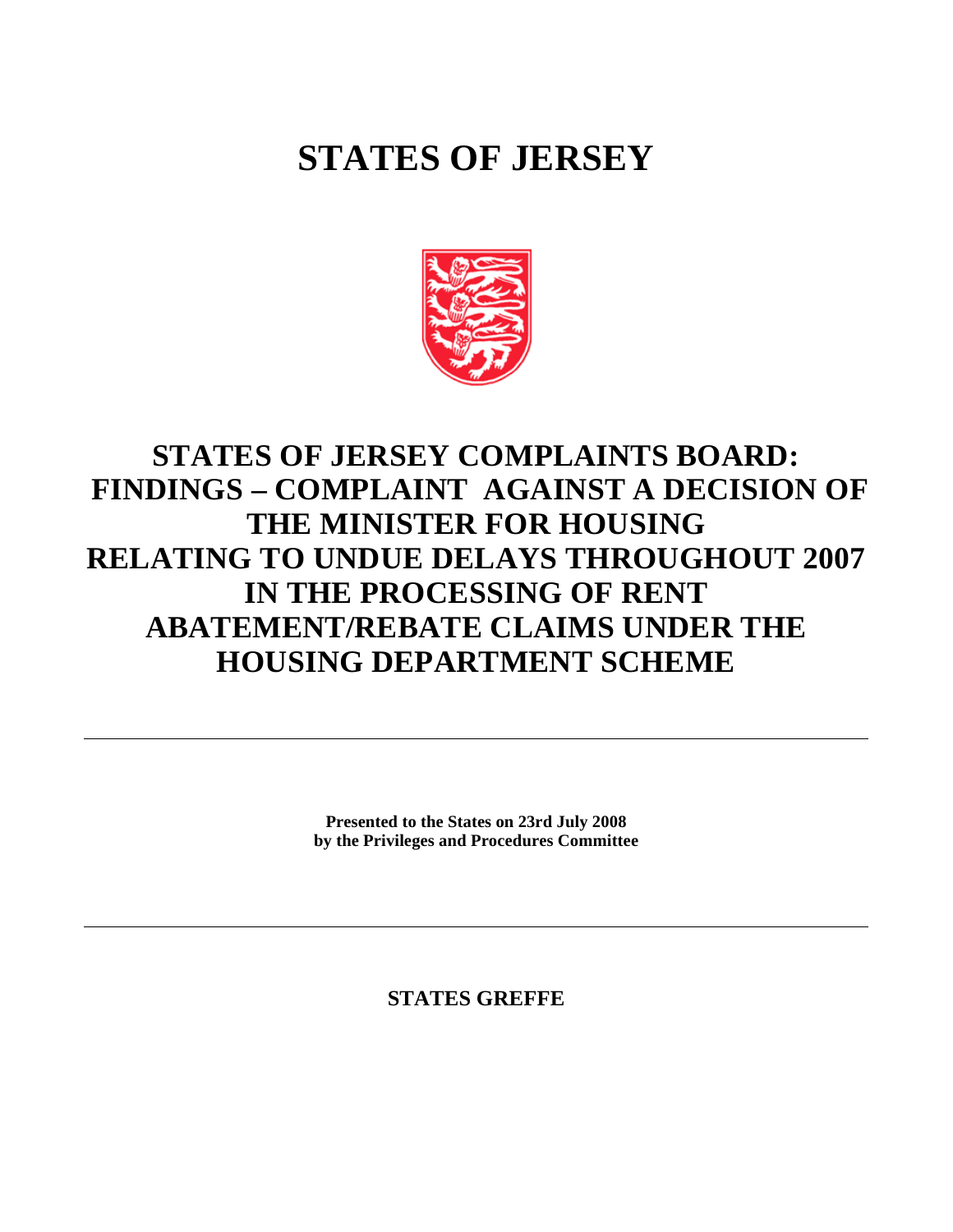#### **REPORT**

# **Foreword**

In accordance with Article 9(9) of the Administrative Decisions (Review) (Jersey) Law 1982 as amended, th Privileges and Procedures Committee presents the findings of the Complaints Board constituted under the above Law to consider a complaint against the Minister for Housing regarding undue delays throughout 2007 in the processing of rent abatement/rebate claims under the Housing Department scheme.

Connétable D.F. Gray, Chairman, Privileges and Procedures Committee.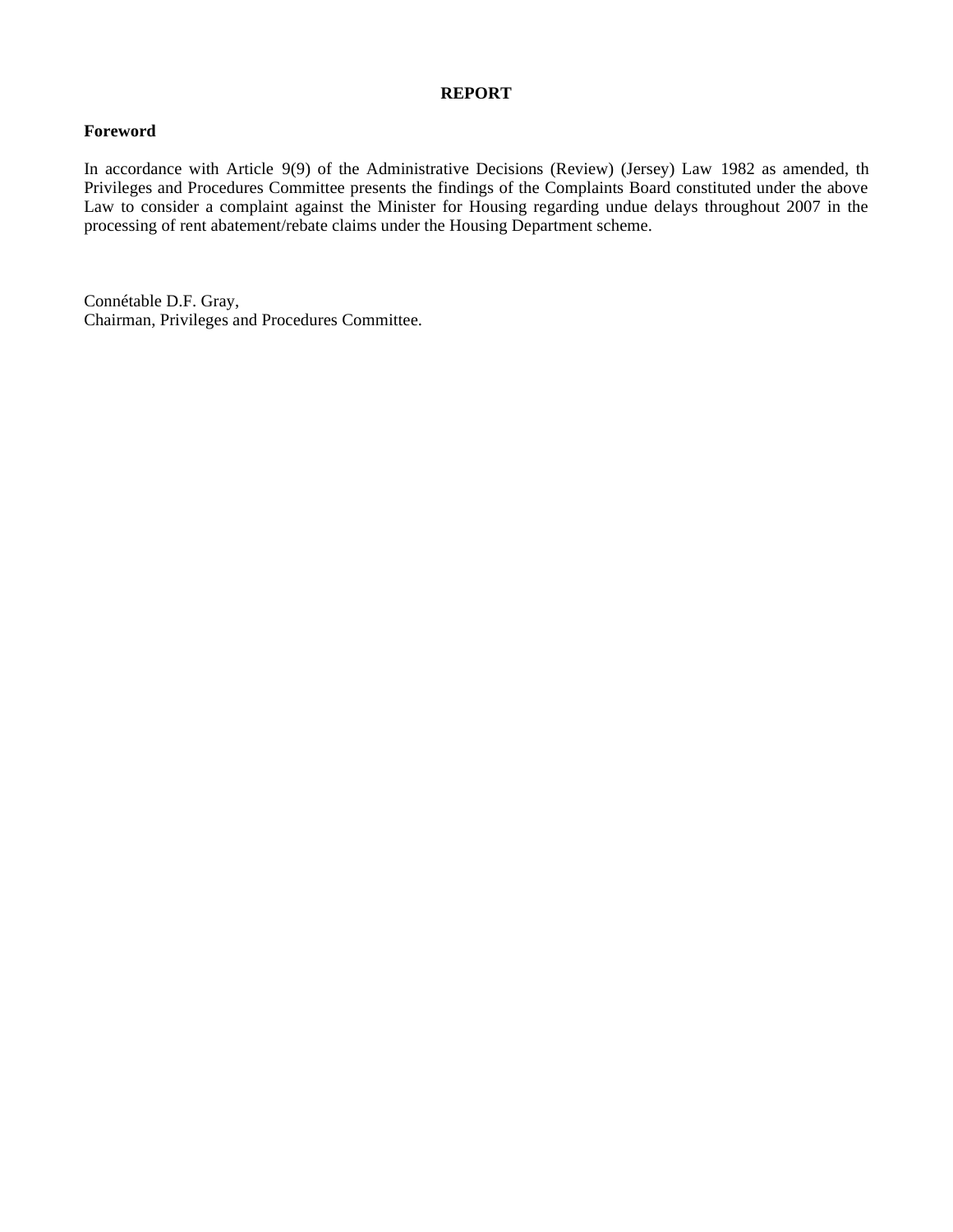**Findings of the Complaints Board constituted under the Administrative Decisions (Review) (Jersey) Law 1982 to consider a complaint by Mrs. E.P. Gallichan against the Minister for Housing regarding undue delays throughout 2007 in the processing of rent abatement/rebate claims under the Housing Department scheme**

#### **1. The Review Board was composed as follows –**

 Mrs. C. Canavan (Chairman) Mr. P. Farley Mr. T. Perchard

The parties were heard in public at St. Martin's Public Hall on 14th July 2008.

The complainant, Mrs. E.P. Gallichan, attended the hearing and was represented by Deputy G.P. Southern.

Senator T.J. Le Main, Minister for Housing, was accompanied by M. Porter, Tenant Services Manager and G. Greenwood, Compliance Officer, Housing Department.

# **2. Hearing**

#### Summary of the complainant's case

- 2.1 The Board had received a full written summary of the complainant's case before the hearing and had taken note of the submissions made on her behalf.
- 2.2 Deputy Southern outlined the circumstances of the complainant's appeal against the levying of that proportion of arrears in the sum of £2,527.02, which had arisen owing to the absence of action by the Housing Department and which he maintained were not the responsibility of the complainant. It was contended that the Housing Department had failed to provide the complainant with a satisfactory standard of customer service, in that she had suffered 2 separate delays of an extended and unwarranted length in the processing of rent abatement claims under the now defunct abatement scheme following her changes of circumstance. The Department had subsequently declined to compensate the complainant by dissolving all or part of the resulting backdated debt accrued following the delays. This position was regarded by the complainant as less than equitable and was symptomatic of a marked absence of reasonable obligations on the Department in its rôle as landlord and administrator of the previous rent abatement scheme. Moreover, and having noted that in September 2008 the States Assembly would be considering whether to adopt the Draft Supply of Goods and Services (Jersey) Law 200-, the provisions of which would extend to include the activities of any public administration, it was suggested that the Board might wish to reflect on whether the circumstances of the complainant's case would give rise to the possibility of redress under that Law, were it to be adopted.
- 2.3 The Board heard that on 5th February 2007, Mrs. Gallichan, a States tenant and at that time the sole carer of her 2 children, had returned to work as a delivery driver for a St. Helier florist. On 7th March 2007, she had submitted a rent abatement form to the Department advising of her change in circumstances, together with an accompanying letter from her employer. The delay in notifying the Department was attributed to the fact that she had commenced work in the period immediately prior to St. Valentine's Day, which was the busiest time of the year for her employer. Numerous telephone calls to the Department had subsequently been made by the complainant in an attempt to establish the effect of her change in circumstances on her total weekly rent due. Mrs. Gallichan had elected not to write to the Department as English was her second language and she felt more confident in the standard of her oral English.
- 2.4 Mrs. Gallichan did not receive a response from the Department until the final week in May 2007, when she was instructed to submit a form known as RR1. This form constituted a formal declaration by the employer of the complainant's earnings. Although it was contended that the complainant's original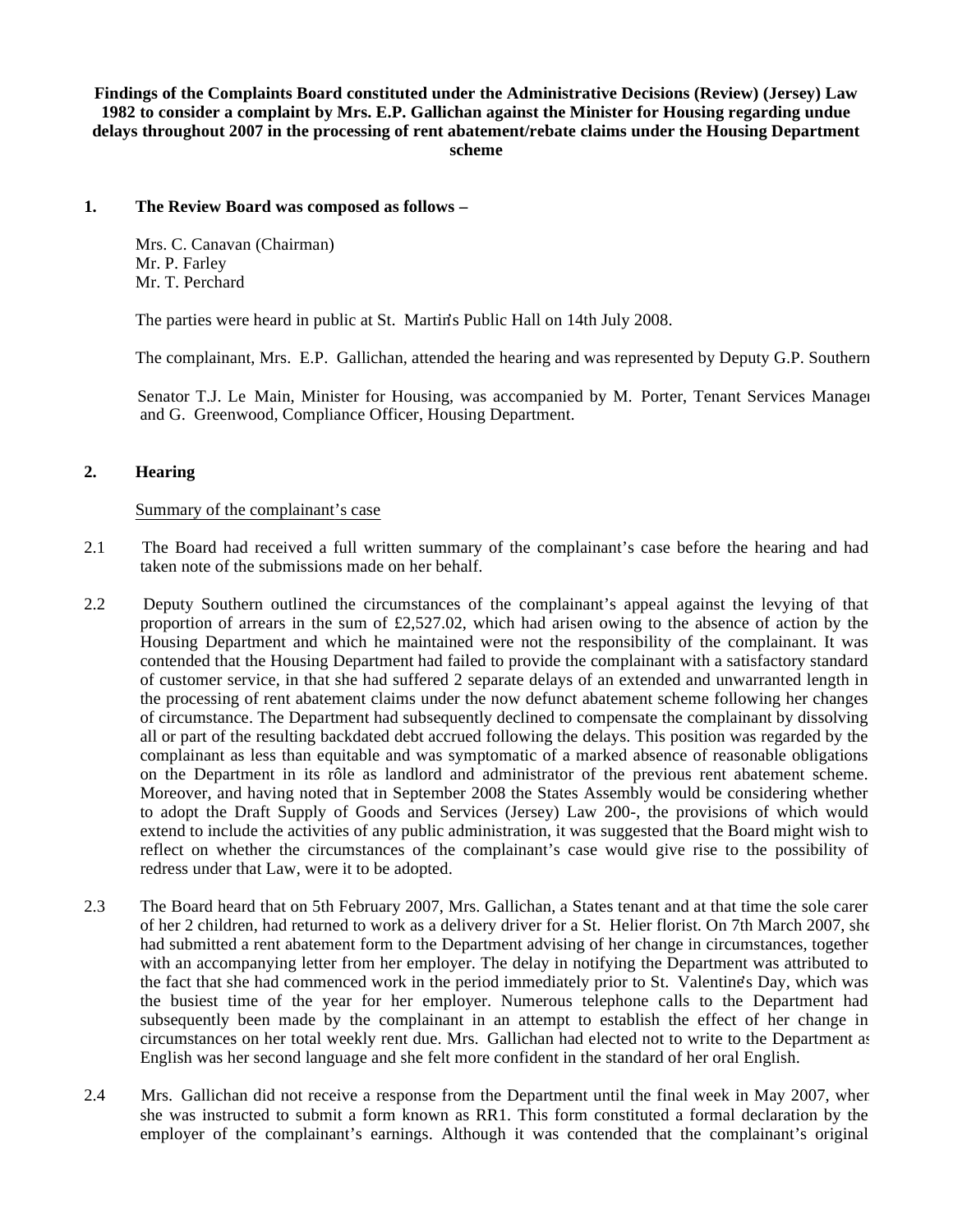- application had included a correctly completed form RR1, a duplicate was nevertheless completed by the employer on 11th June 2007 and was duly submitted.
- 2.5 On 6th July 2007 the Department wrote to the complainant advising that her weekly rent and charges had been reassessed and that a backdated debt of £1,889.16 had been added to her rent account, representing the change in her rent abatement entitlement following her return to work. She had subsequently been encouraged to amend her direct debit payment to the Department in order to clear the outstanding debt at the rate of £130 per month. Although this rate was, in the opinion of the complainant, fairly high, she had nevertheless agreed to the change and an amended direct debit had been duly authorized.
- 2.6 On 29th September 2007 the complainant's husband returned to the family home, whereupon the complainant had informed the Department immediately of the change in circumstances. The necessary application and RR1 declarations were submitted the following week. It was contended that both the complainant and the complainant's husband had then contacted the Department regularly in an attempt to clarify the effect of the change in circumstances on the total weekly rent due. Both the complainant and her husband reportedly received oral reassurances from staff that the matter would be determined within 7 days.
- 2.7 By December 2007 the second revised application had still not been determined. In frustration the complainant had contacted Deputy Southern and had sought his assistance. Deputy Southern had recommended that the complainant refrain from making any further repayments against the backdated debt until such time as the Department had determined her revised entitlement under the rent abatement scheme. The complainant had agreed and had requested that the Department cease drawing the additional payments from her account. This request was apparently ignored; however, on 29th December 2007 a letter was sent to the complainant advising that her application had been determined.
- 2.8 In early 2008 the complainant appealed to the Assistant Minister for Housing and then to the Minister for Housing against the decision of the Department to apply combined backdated rent arrears of £2,527.02 to her account. Both appeals were rejected. It was alleged that excessive pressure had subsequently been applied to the complainant by the Department in an attempt to secure payments against the outstanding amount. This pressure culminated in correspondence, dated 6th May 2008, in which the Department had indicated that it was considering taking the complainant to Petty Debts Court for her apparent failure to engage with the compliance section of the Department. In fact the complainant had been preparing her submission to the Board with the assistance of Deputy Southern. In the intervening period, the domestic and financial position of the complainant had been further complicated by the decision of the complainant's husband to leave the family home once more.
- 2.9 Having been invited to clarify why she had not set aside a proportion of her income in recognition of an anticipated reduction in her rent abatement entitlement, the complainant explained that in each case she had believed that she could manage a retrospective reduction of approximately one month. She had not expected to suffer extended delays. In any event, the complainant maintained that both she, and later her husband, had recognized the problem and had repeatedly contacted the Department offering to make limited additional payments against her account. These offers were declined and were accompanied by further assurances from staff that the application would be determined promptly; consequently the complainant's attempts to act responsibly had been frustrated.
- 2.10 The complainant noted that the Bassetlaw District Council in the United Kingdom administered a quantity of housing stock similar to that of the Housing Department in Jersey for a district of broadly similar size. That Council had also published a commitment to respond to written correspondence within 15 working days.

## Summary of the Minister's case

2.11 The Board had received a full written summary of the Minister's case before the hearing and had taken note of the submissions made on his behalf.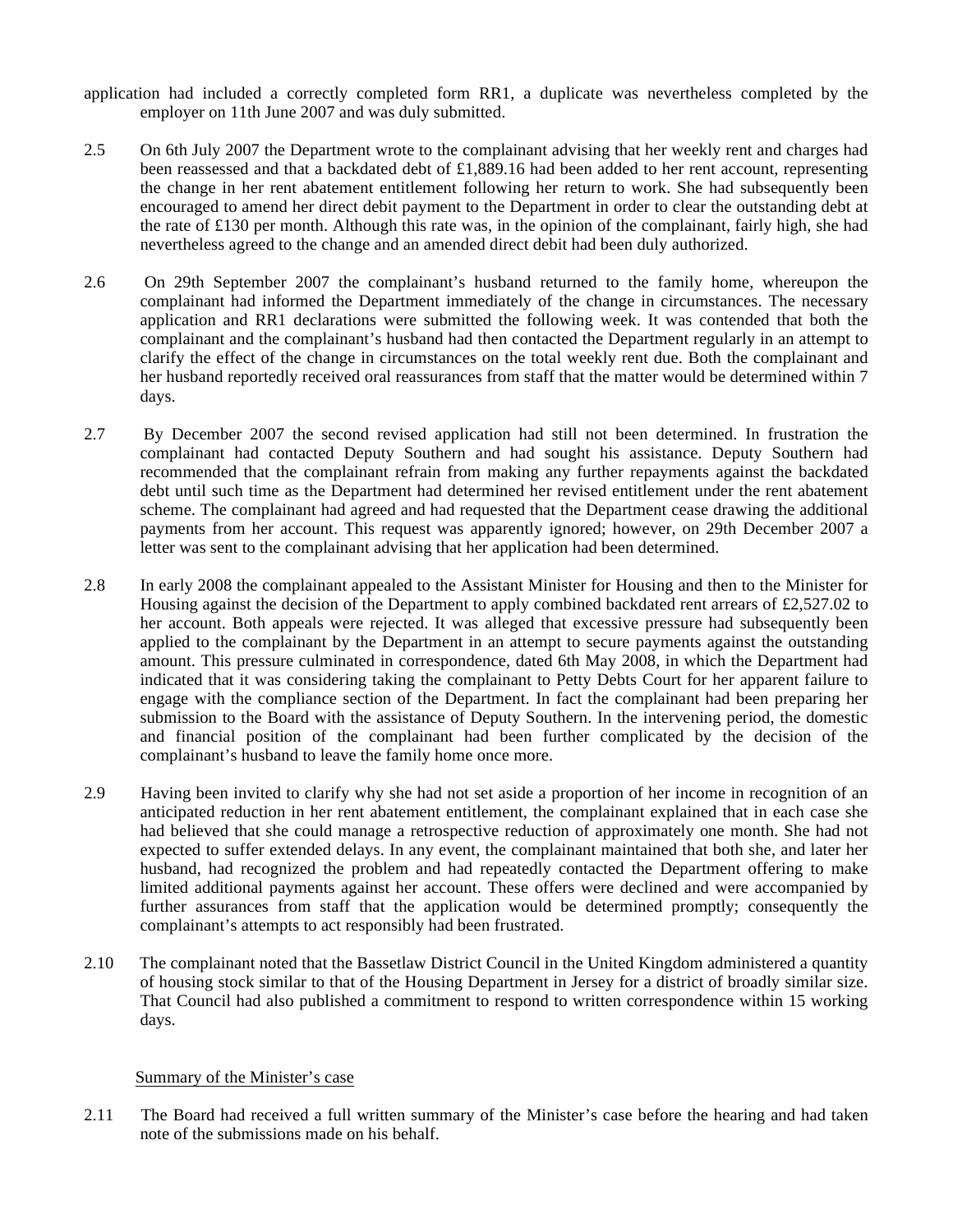- 2.12 The Minister for Housing accepted that the delays endured by the complainant were excessive. For that reason both the Minister and the Assistant Minister had written to the applicant previously and had apologized sincerely. It was nevertheless submitted that the complainant had not suffered unduly. On the contrary, she had benefited from a subsidy to which she was not entitled. Moreover, extenuating circumstances had affected the delivery of the rent abatement and rent rebate services in 2007. Although these circumstances were not sufficient to excuse the delayed response of the Department, it was contended that they were relevant mitigating factors to be taken into account.
- 2.13 It was explained that the rent abatement and rent rebate schemes operated by the Housing Department had not been constituted on a statutory basis. Both had been superseded by the introduction, on 28th January 2008, of the Income Support scheme, which operated in accordance with the Income Support (Jersey) Law 2007. Throughout 2007, the Housing Department had engaged with the Social Security Department to manage the transition to the new scheme, which would provide a fully integrated and more effectively targeted system of financial support for low income households. As part of that transition, all new or revised applications for rent abatement or rent rebate made in 2007 were processed by the Social Security Department, albeit that ultimate political responsibility for those schemes remained with the Minister for Housing. In order to assist with the management of Income Support, and also with the significant administrative burden arising during the preceding transition period, 5 members of staff within the Housing Department had transferred permanently to the Social Security Department in January 2007.
- 2.14 The inherently complex nature of the transition to Income Support had meant that the Housing Department had, on occasion, been unable to maintain rent abatement and rent rebate services at the desired standard; however, the Minister had previously concluded, and remained of the view, that the need to secure the medium and longer-term benefits of the Income Support scheme for the wider public outweighed the short-term risk to individual applicants of isolated delays, notwithstanding that any such delays were regrettable.
- 2.15 Although the Minister accepted that the complainant had suffered 2 unfortunate delays, the specific periods of delay outlined by the complainant were not accepted. In particular the Board was invited to note that the complainant had declared in her submission that she had started work on 5th February 2007, one week earlier than the date she had given to the Department. Notwithstanding the foregoing, the Department had refrained from taking the additional week into account when calculating the overall debt of £2,527.02 to be repaid. It was further contended that a certain number of days within the first period were not the fault of the Department. These included the period from 12th February to 7th March 2007 inclusive, representing the period before the Department was advised of the complainant's change in circumstances, and the period 23rd May to the final week of June 2007, when the Department received the necessary form RR1. Furthermore, it was clear that the employer had signed the required declaration form RR1 on 11th June 2007; accordingly the complainant had been in a position to submit the necessary paperwork to the Department at least 2 weeks earlier. Taking the foregoing into account, the first notification of a change in circumstances had been processed within 12 weeks- a similar period to that which had followed the second notification.
- 2.16 The Minister noted that the complainant had advised the Board that she sought a reduction in the combined backdated debt equivalent to that which had been charged for the periods when her revised applications had been held in abeyance at the Department, as opposed to the full dissolution of the combined debt of £2,527.02. It was clarified that earlier appeals had been conducted on the basis that full dissolution of the debt was sought. The Department had hitherto been unaware of the complainant's revised position.
- 2.17 On the matter of whether a 12 week period determination period was appropriate in the circumstances, the attention of the Board was drawn to a report produced in 2001 by the United Kingdom Audit Commission. The Audit Commission had recognized that the ordinary response times of local authorities ranged from approximately 10 days to well over 100 days. It had also made certain recommendation with a view to delivering improvements in service delivery, one of which had been to encourage the introduction of 'one-stop shops' to deliver better access for claimants. This had been delivered in Jersey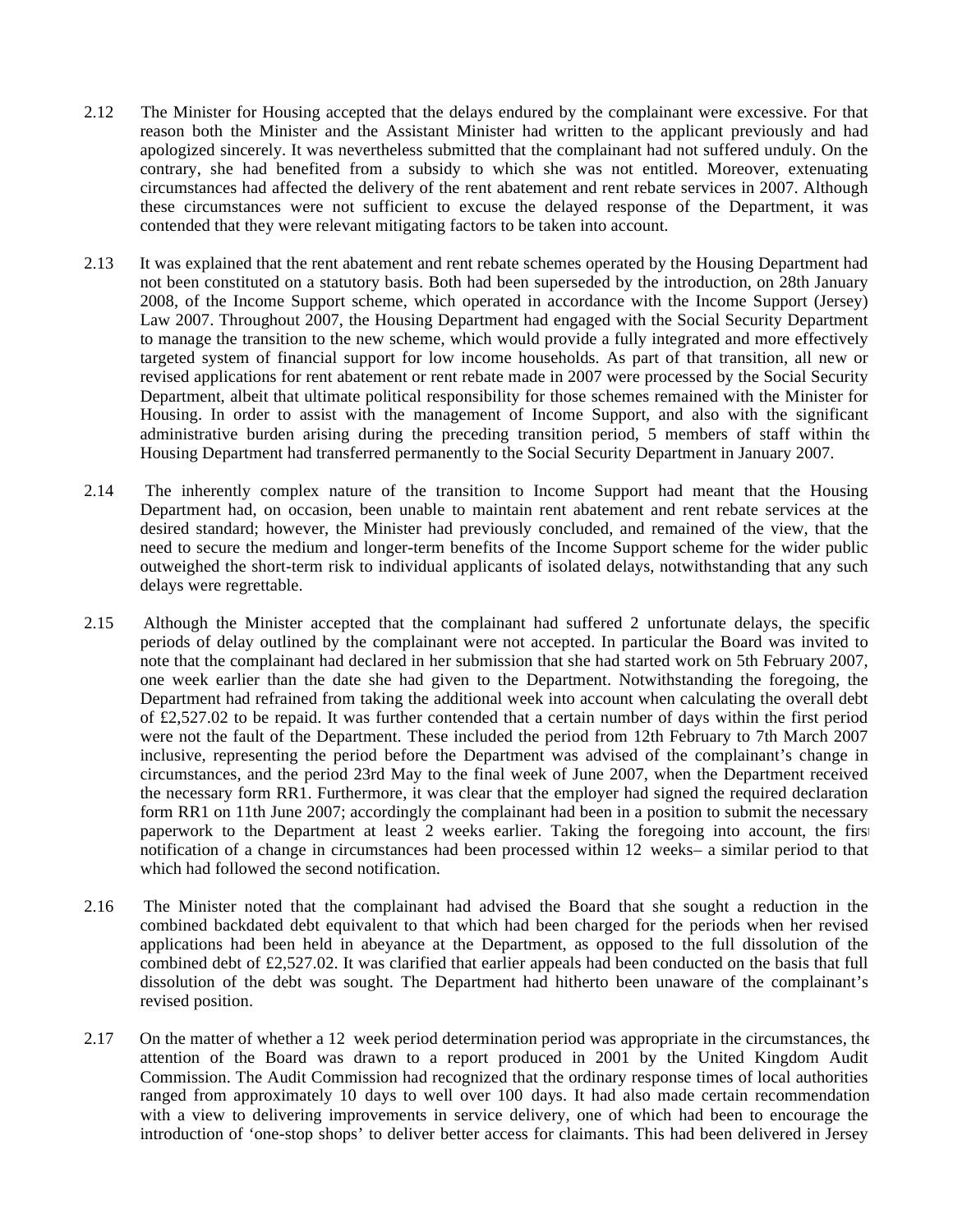- following the transition to the new Income Support scheme during the period under consideration. Taken in context, the delays experienced by the complainant were not considered sufficiently unreasonable as to warrant compensation. In any event, the Minister did not have available to him a budget from which such compensation could be paid, particularly as the scheme had closed in January 2008.
- 2.18 The Board was advised that, although the Housing Department did not operate in accordance with a single established policy and procedures manual, it did operate in accordance with a number of distinct policies. These included a strict policy on the management of arrears. It was accepted that a number of tenants had genuine reasons for incurring arrears and, to that end, early intervention was considered critical for both parties. Negotiations were progressed on a cautious, prudent and non-confrontational basis. More aggressive approaches to arrears management were considered wholly counterproductive and were avoided. Cases were only taken to the Petty Debts Court when tenants repeatedly and wilfully declined to engage with the Department. In this particular case the Minister remained committed to resolving the matter by negotiation. The Department would willingly commit to negotiations mediated by either the Citizens Advice Bureau or another suitable third party in an effort to arrive at a mutually agreeable repayment schedule, which could be progressed by standing order. Nevertheless, and having regard to Article 38 of the Public Finances (Jersey) Law 2005, it was not considered appropriate to write off all or part of the debt in this case, particularly as to do so might set a precedent which could be cited by other persons owing monies to the Department.

## **3. The Board's findings**

- 3.1 During its deliberations on this matter, the Board observed with regret that relations between the Department and the complainant had clearly deteriorated markedly. The Board considers that in fact sufficient common ground exists between the 2 parties to allow for sensible negotiation in this case. To that end it encourages both parties to pursue a mediated settlement.
- 3.2 The Board notes that the complainant has not sought to challenge the determination of the total weekly rent and charges due following the 2 changes in circumstance experienced by the complainant and the subsequent rent abatement claims submitted by the complainant under the rent abatement scheme; accordingly the Board accepts that the combined backdated debt in the sum of  $\text{\textsterling}2,527.02$  has been calculated correctly.
- 3.3 The Board recognises that the 2 separate applications for rent abatement were processed during the transitional period pending the launch of the new Income Support scheme and that the administration of the scheme was complicated during that period by necessary preparatory work for the introduction of Income Support. While the Board is mindful of the foregoing, it nevertheless invites the Minister to reflect on whether the resources allocated or transferred by the Minister to manage the rent abatement service in this transitional period were sufficient to allow for that important scheme to continue, without individual beneficiaries having to experience an unreasonable reduction in the overall quality of the service offered.
- 3.4 Although the Board acknowledges that the existence of the combined backdated debt represents a public subsidy to which the complainant was not strictly entitled, and that the complainant's initial declaration of a change in circumstances should have been submitted more promptly, it also notes the complainant's assertion that she made vigorous attempts to obtain early clarification of her financial position and that her offers to make early additional repayments were not acted upon by staff. Furthermore, the Department has not presented any evidence to contradict these assertions.
- 3.5 The Board was somewhat surprised to discover a lack of clarity regarding the existence of an established policy and procedures manual for staff within the Housing Department. It had assumed that staff concerned in the management of claims submitted under schemes operated by the Department would have been issued with such a manual in order to ensure that they were suitably aware of relevant expectations and obligations in respect of their operational duties. The Board respectfully invites the Minister either to reassure the Board that such a manual does exist or to confirm that one will be compiled